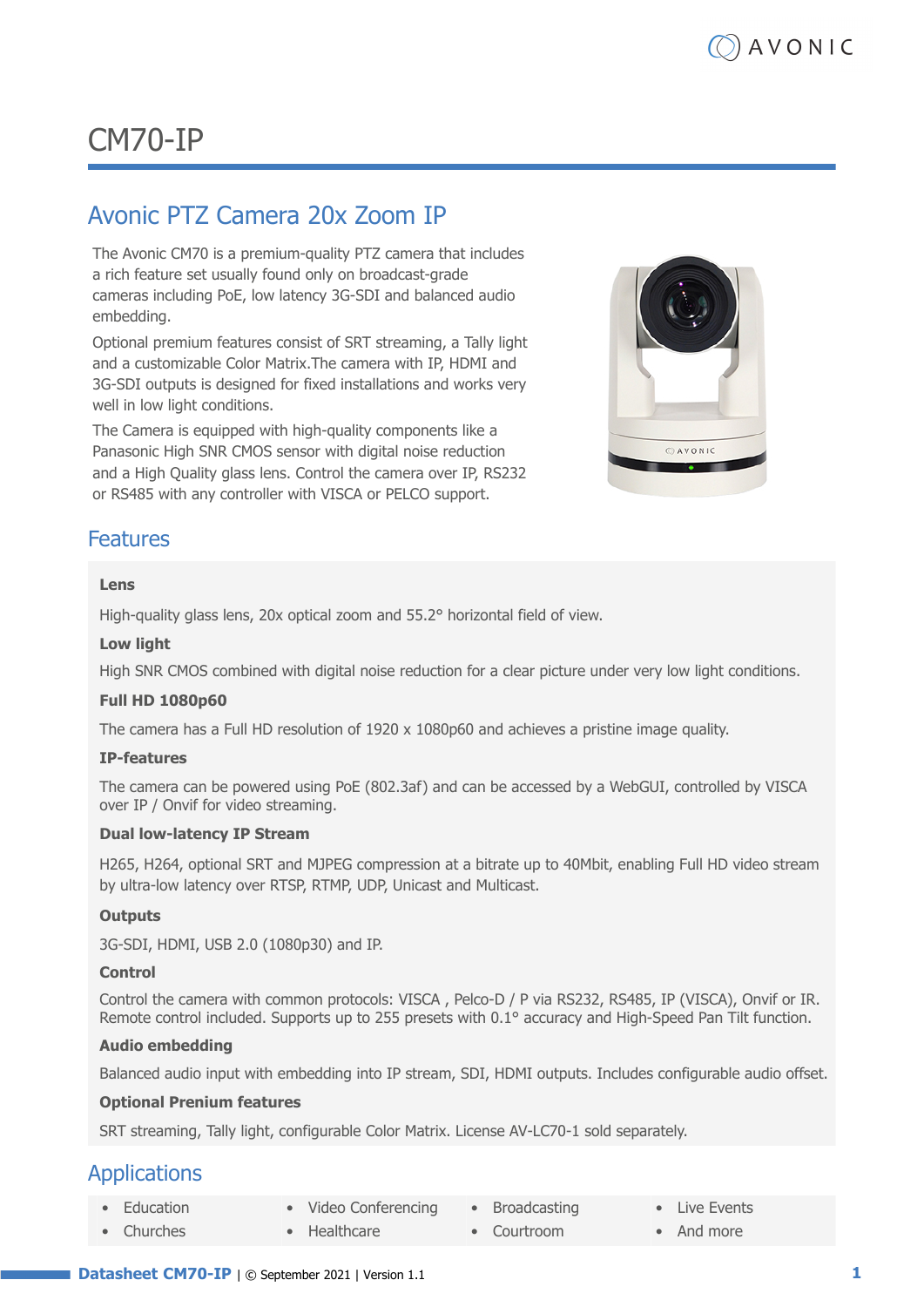# Specifications

| <b>Video Systems</b>            | 1920x1080/1280x720                                     | <b>HDMI</b> output              | 1.4                                     |
|---------------------------------|--------------------------------------------------------|---------------------------------|-----------------------------------------|
|                                 | p60/50/30/25/59.94/29.97                               | <b>SDI</b> output               | 3G-SDI, SMPTE 425M let                  |
| <b>Sensor</b>                   | 1/3" CMOS, 2.12mp, 16:9                                |                                 | YCbCr 4:2:2                             |
| <b>Shutter</b>                  | Auto, Manual, 1/25 ~1/10000                            | <b>USB Output</b>               | USB 2.0 (max. 1080p30)                  |
| <b>Scanning mode</b>            | Progressive, Interlaced (not over<br>IP)               | <b>Network interface</b>        | RJ45 100 Mbit                           |
| Zoom/Aperture/Focal<br>lenaht   | 20x optical/ F1.8-F11/<br>4.4-88.8 mm                  | <b>Serial communication</b>     | RS232 mini DIN-8,<br>RS485 2pin Phoenix |
| <b>Minimal Illumination</b>     | 0.05 LUX                                               | Serial control protocol         | VISCA, PELCO-P<br>PELCO-D               |
| <b>White Balance</b>            | Auto, Manual, OnePush,<br>2400K-7100K in steps of 100K | IP control protocol             | VISCA OVER IP, Onvif                    |
|                                 |                                                        | <b>General Specifications</b>   |                                         |
| <b>Backlight Compensation</b>   | supported                                              | <b>Input voltage</b>            | 12V                                     |
| <b>Digital Noise Reduction</b>  | 2D & 3D DNR                                            | PoE                             | PoE 12W (802.3af)                       |
| <b>Signal Noise Ratio</b>       | $>55$ dB                                               | <b>Power consumption</b>        | 12W                                     |
| Horizontal FOV wide $\sim$ tele | $55.2^{\circ} \sim 3.2^{\circ}$                        | Power supply                    | 12V2A                                   |
| Vertical FOV wide ~tele         | $42.1^{\circ} \sim 2.4^{\circ}$                        | <b>Power connector</b>          | EIAJ-4 - Philmore 255 pl                |
| <b>Horizontal rotation</b>      | $-170^{\circ} \sim +170^{\circ}$                       | <b>Operating temperature</b>    | -5°C $\sim$ 40°C                        |
| <b>Vertical rotation</b>        | $-30^{\circ} \sim +90^{\circ}$                         | <b>Storage temperature</b>      | $-20^{\circ}$ C ~ 60°C                  |
| Pan speed range                 | $1.7 \sim 120^{\circ}/s$                               | <b>Operating humidity</b>       | $20\% \sim 95\%$ non-conder             |
| <b>Tilt speed range</b>         | $1.7 \sim 70^{\circ}/s$                                | Bottom fastening screw thread   | 1/4" 20 UNC                             |
| <b>H&amp;V</b> image flip       | supported                                              | Color                           | Black, White                            |
| <b>Number of presets</b>        | 255                                                    | <b>Dimensions product wxhxd</b> | 133 x 180 x 149 mm. ex                  |
| <b>Preset accuracy</b>          |                                                        |                                 |                                         |

## **IP features**

| Video coding standard         | H.265 / H.264 / MJPEG                                  | <b>Included</b>                                                                             | power adap                       |
|-------------------------------|--------------------------------------------------------|---------------------------------------------------------------------------------------------|----------------------------------|
| <b>H.265 Profiles</b>         | main                                                   |                                                                                             | cable, RS48<br><b>Balanced A</b> |
| <b>H.264 Profiles</b>         | main, base high                                        |                                                                                             | connector                        |
| <b>Main stream resolution</b> | 1920x1080 / 1280x720                                   |                                                                                             |                                  |
| Main stream max frame<br>rate | 60fps                                                  | <b>Versions</b>                                                                             |                                  |
| Main stream bitrate           | $64 \sim 40960$ Kbps                                   | <b>Black</b>                                                                                | $CM70-IP-B$                      |
| <b>Sub stream resolution</b>  | 320x180 / 320x240 / 640x360 /<br>1280x720 / 1920x1080  | White                                                                                       | CM70-IP-W                        |
| Sub stream max frame rate     | 30fps                                                  | <b>CE Marking</b>                                                                           |                                  |
| Sub stream bitrate            | $64 \sim 40960$ Kbps                                   |                                                                                             |                                  |
| Video bitrate type            | Variable, Fixed                                        | AVONIC                                                                                      |                                  |
| <b>Support protocols</b>      | RTSP, RTMP, ONVIF, SRT,<br>Multicast, Unicast          | MODEL: AV-CM70-IP-B<br>Product Name : PTZ Camera 20X Zoom Black<br>Package Quantity(unit):1 |                                  |
| <b>Audio standard</b>         | AAC / mp3 / G.711A                                     | Serial & MAC ID: 9814D220F278                                                               |                                  |
| <b>Audio bitrate</b>          | 32, 64, 96, 128 Kbps                                   | Avonic B.V., Exportweg 11a, 2645ED Delfgauw, The Netherla                                   |                                  |
| <b>Audio sample rate</b>      | 16, 32, 44.1, 48 Khz                                   | Tel: +31 15 7112712 Mail: info@avonic.com                                                   |                                  |
| <b>Audio line in</b>          | balanced audio line in via 5-way<br>Phoenix connector. |                                                                                             |                                  |

# Camera **Input / Output Interface**

| <b>HDMI</b> output      | 1.4                                               |
|-------------------------|---------------------------------------------------|
| <b>SDI</b> output       | 3G-SDI, SMPTE 425M level A, 10-bit<br>YChCr 4:2:2 |
| <b>USB Output</b>       | USB 2.0 (max. 1080p30)                            |
| Network interface       | R145 100 Mbit                                     |
| Serial communication    | RS232 mini DIN-8,<br>RS485 2pin Phoenix           |
| Serial control protocol | VISCA, PELCO-P<br>PELCO-D                         |
| IP control protocol     | VISCA OVER IP, Onvif                              |

# General Specifications

| <b>Backlight Compensation</b>   | supported                        | Input voltage                   | 12V                                                                            |
|---------------------------------|----------------------------------|---------------------------------|--------------------------------------------------------------------------------|
| <b>Digital Noise Reduction</b>  | 2D & 3D DNR                      | <b>PoE</b>                      | PoE 12W (802.3af)                                                              |
| <b>Signal Noise Ratio</b>       | $>55$ dB                         | <b>Power consumption</b>        | 12W                                                                            |
| Horizontal FOV wide $\sim$ tele | $55.2^{\circ} \sim 3.2^{\circ}$  | Power supply                    | 12V2A                                                                          |
| Vertical FOV wide ~tele         | $42.1^{\circ} \sim 2.4^{\circ}$  | <b>Power connector</b>          | EIAJ-4 - Philmore 255 plug                                                     |
| <b>Horizontal rotation</b>      | $-170^{\circ} \sim +170^{\circ}$ | <b>Operating temperature</b>    | $-5^{\circ}$ C ~ 40°C                                                          |
| <b>Vertical rotation</b>        | $-30^{\circ} \sim +90^{\circ}$   | <b>Storage temperature</b>      | $-20^{\circ}$ C ~ 60°C                                                         |
| Pan speed range                 | $1.7 \sim 120^{\circ}/s$         | <b>Operating humidity</b>       | $20\% \sim 95\%$ non-condensing                                                |
| Tilt speed range                | $1.7 \sim 70^{\circ}/s$          | Bottom fastening screw thread   | 1/4" 20 UNC                                                                    |
| <b>H&amp;V</b> image flip       | supported                        | Color                           | Black, White                                                                   |
| <b>Number of presets</b>        | 255                              | <b>Dimensions product wxhxd</b> | 133 x 180 x 149 mm. excl.                                                      |
| <b>Preset accuracy</b>          | 0.1                              | <b>Weight product</b>           | 1.5 <sub>kq</sub>                                                              |
|                                 |                                  | <b>Dimensions box</b>           | 26 x 24 x 24 cm                                                                |
| IP features                     |                                  | <b>Weight box</b>               | 2.4 kg                                                                         |
| Video coding standard           | H.265 / H.264 / MJPEG            | <b>Included</b>                 | power adapter, remote control, RS232                                           |
| <b>H.265 Profiles</b>           | main                             |                                 | cable, RS485 2-way Phoenix connector,<br>Balanced Audio, Line-In 5-way Phoenix |
| <b>H.264 Profiles</b>           | main, base high                  |                                 | connector                                                                      |

## Versions

| <b>Black</b> | CM70-IP-B |
|--------------|-----------|
| White        | CM70-IP-W |

# **CE Marking**

| $\circledcirc$ AVONIC<br>MODEL: AV-CM70-IP-B                                                                                                                        | F <sub>C</sub>  |
|---------------------------------------------------------------------------------------------------------------------------------------------------------------------|-----------------|
| Product Name : PTZ Camera 20X Zoom Black<br>Package Quantity(unit):1<br>Serial & MAC ID: 9814D220F278<br>FIT BY BY FIRMY BIT I BUT BY DET A 11 B I BY DATA THE UIT. | $\epsilon$<br>⊠ |
| Avonic B.V., Exportweg 11a, 2645ED Delfgauw, The Netherlands<br>Tel: +31 15 7112712 Mail: info@avonic.com                                                           |                 |